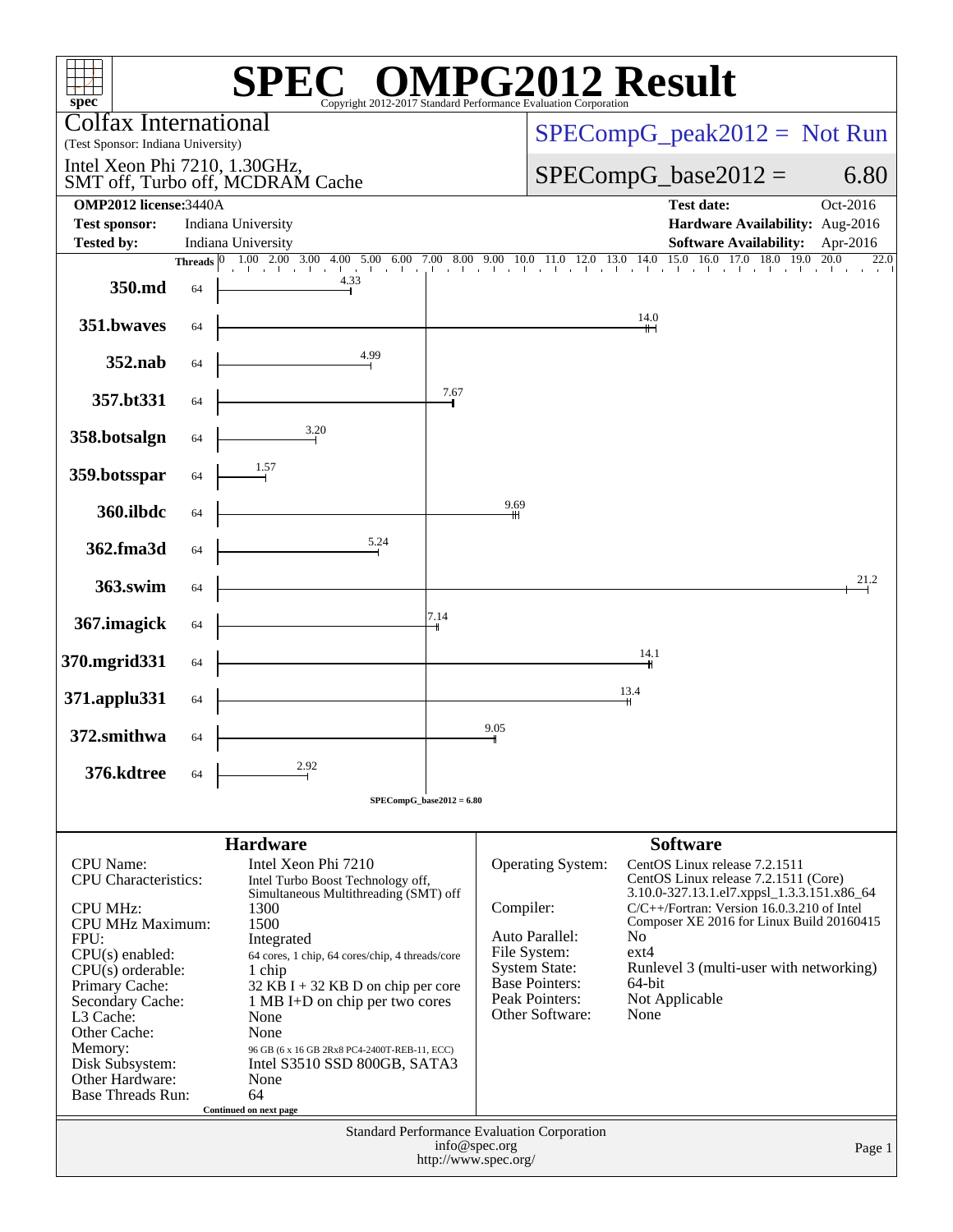Colfax International

(Test Sponsor: Indiana University)

SMT off, Turbo off, MCDRAM Cache Intel Xeon Phi 7210, 1.30GHz,

**[Test sponsor:](http://www.spec.org/auto/omp2012/Docs/result-fields.html#Testsponsor)** Indiana University **[Hardware Availability:](http://www.spec.org/auto/omp2012/Docs/result-fields.html#HardwareAvailability)** Aug-2016

 $SPECompG_peak2012 = Not Run$  $SPECompG_peak2012 = Not Run$ 

 $SPECompG_base2012 = 6.80$  $SPECompG_base2012 = 6.80$ 

**[OMP2012 license:](http://www.spec.org/auto/omp2012/Docs/result-fields.html#OMP2012license)**3440A **[Test date:](http://www.spec.org/auto/omp2012/Docs/result-fields.html#Testdate)** Oct-2016

**[Tested by:](http://www.spec.org/auto/omp2012/Docs/result-fields.html#Testedby)** Indiana University **[Software Availability:](http://www.spec.org/auto/omp2012/Docs/result-fields.html#SoftwareAvailability)** Apr-2016

[Minimum Peak Threads:](http://www.spec.org/auto/omp2012/Docs/result-fields.html#MinimumPeakThreads)

[Maximum Peak Threads:](http://www.spec.org/auto/omp2012/Docs/result-fields.html#MaximumPeakThreads)

|                  | <b>Base</b> |                 |       |                |       |                |             | <b>Peak</b> |                        |              |                                                                                                          |              |                |              |
|------------------|-------------|-----------------|-------|----------------|-------|----------------|-------------|-------------|------------------------|--------------|----------------------------------------------------------------------------------------------------------|--------------|----------------|--------------|
| <b>Benchmark</b> |             | Threads Seconds | Ratio | <b>Seconds</b> | Ratio | <b>Seconds</b> | Ratio       |             | <b>Threads Seconds</b> | <b>Ratio</b> | <b>Seconds</b>                                                                                           | <b>Ratio</b> | <b>Seconds</b> | <b>Ratio</b> |
| 350.md           | 64          | 1068            | 4.33  | 1069           | 4.33  | 1066           | 4.34        |             |                        |              |                                                                                                          |              |                |              |
| 351.bwayes       | 64          | 324             | 14.0  | 318            | 14.3  | 323            | 14.0        |             |                        |              |                                                                                                          |              |                |              |
| $352$ .nab       | 64          | 780             | 4.99  | 780            | 4.99  | 781            | 4.98        |             |                        |              |                                                                                                          |              |                |              |
| 357.bt331        | 64          | 621             | 7.63  | 618            | 7.67  | 617            | 7.69        |             |                        |              |                                                                                                          |              |                |              |
| 358.botsalgn     | 64          | 1359            | 3.20  | 1359           | 3.20  | 1364           | 3.19        |             |                        |              |                                                                                                          |              |                |              |
| 359.botsspar     | 64          | 3344            | 1.57  | 3347           | 1.57  | 3342           | 1.57        |             |                        |              |                                                                                                          |              |                |              |
| $360$ .ilbdc     | 64          | 367             | 9.69  | 370            | 9.62  | 363            | 9.81        |             |                        |              |                                                                                                          |              |                |              |
| 362.fma3d        | 64          | 726             | 5.24  | 726            | 5.24  | 726            | 5.23        |             |                        |              |                                                                                                          |              |                |              |
| $363$ .swim      | 64          | 214             | 21.2  | 221            | 20.5  | 214            | 21.2        |             |                        |              |                                                                                                          |              |                |              |
| 367.imagick      | 64          | 988             | 7.12  | 984            | 7.14  | 980            | 7.17        |             |                        |              |                                                                                                          |              |                |              |
| 370.mgrid331     | 64          | 315             | 14.0  | 312            | 14.2  | 314            | <u>14.1</u> |             |                        |              |                                                                                                          |              |                |              |
| 371.applu331     | 64          | 455             | 13.3  | 451            | 13.4  | 451            | 13.4        |             |                        |              |                                                                                                          |              |                |              |
| 372.smithwa      | 64          | 595             | 9.00  | 592            | 9.05  | 592            | 9.05        |             |                        |              |                                                                                                          |              |                |              |
| 376.kdtree       | 64          | 1541            | 2.92  | 1542           | 2.92  | 1542           | 2.92        |             |                        |              |                                                                                                          |              |                |              |
|                  |             |                 |       |                |       |                |             |             |                        |              | Results appear in the order in which they were run. Bold underlined text indicates a median measurement. |              |                |              |

 Sysinfo program /home/lijunj/SPEC/omp2012-1.1-run/Docs/sysinfo Revision 563 of 2016-06-10 (097295389cf6073d8c3b03fa376740a5) running on knl1.uits.indiana.edu Fri Sep 23 11:23:11 2016

 This section contains SUT (System Under Test) info as seen by some common utilities. To remove or add to this section, see: <http://www.spec.org/omp2012/Docs/config.html#sysinfo>

 From /proc/cpuinfo model name : Intel(R) Xeon Phi(TM) CPU 7210 @ 1.30GHz 1 "physical id"s (chips) 64 "processors" cores, siblings (Caution: counting these is hw and system dependent. The following excerpts from /proc/cpuinfo might not be reliable. Use with caution.) cpu cores : 64 siblings : 64 physical 0: cores 0 1 2 3 6 7 10 11 12 13 14 15 18 19 20 21 22 23 24 25 26 27 28 29 30 31 32 33 34 35 36 37 38 39 40 41 42 43 44 45 46 47 48 49 50 51 52 53 56 57 58 59 60 61 62 63 64 65 68 69 70 71 72 73 cache size : 1024 KB

Continued on next page

Standard Performance Evaluation Corporation [info@spec.org](mailto:info@spec.org) <http://www.spec.org/>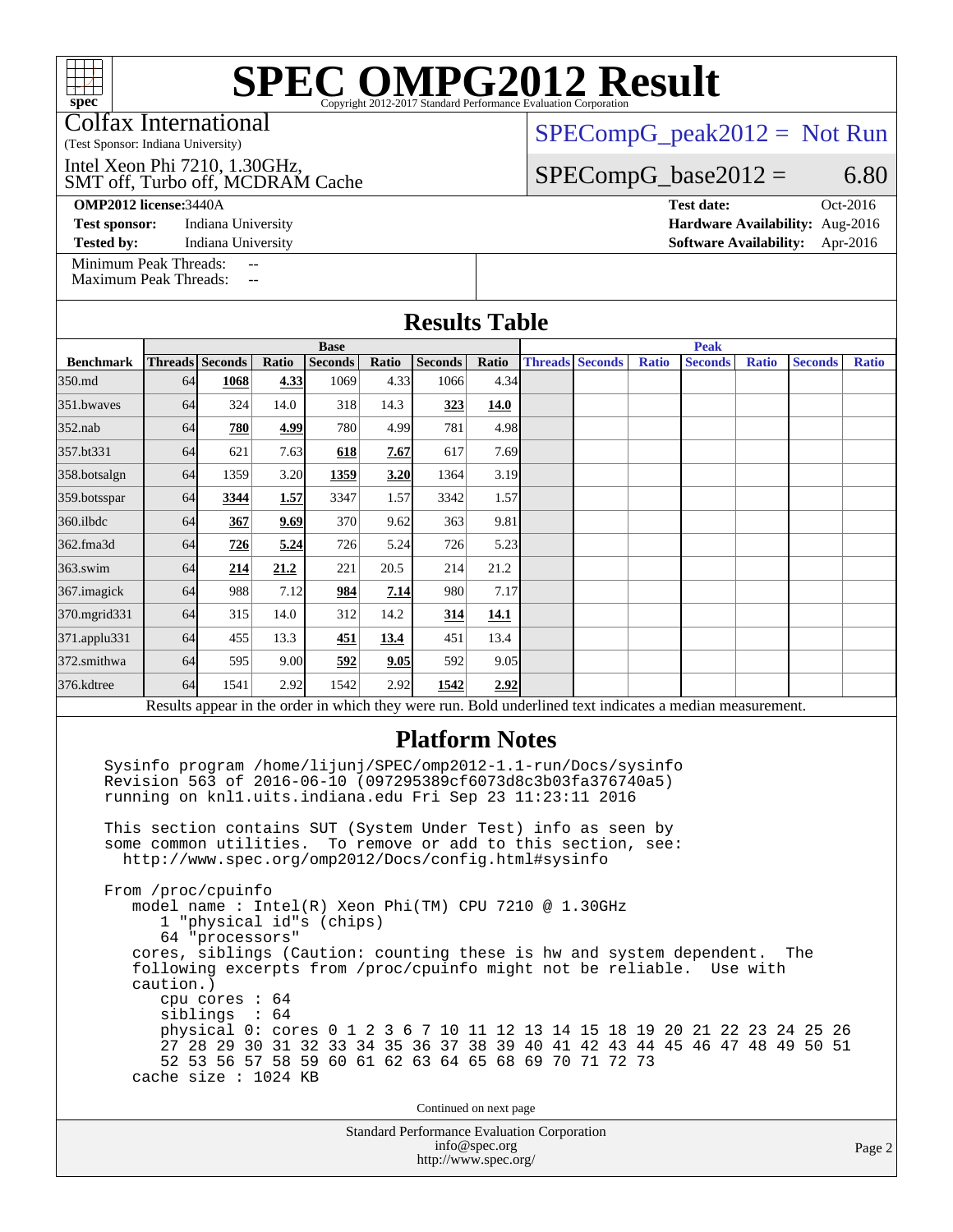

Colfax International

 $SPECompG_peak2012 = Not Run$  $SPECompG_peak2012 = Not Run$ 

SMT off, Turbo off, MCDRAM Cache Intel Xeon Phi 7210, 1.30GHz,

 $SPECompG_base2012 = 6.80$  $SPECompG_base2012 = 6.80$ 

(Test Sponsor: Indiana University)

**[Tested by:](http://www.spec.org/auto/omp2012/Docs/result-fields.html#Testedby)** Indiana University **[Software Availability:](http://www.spec.org/auto/omp2012/Docs/result-fields.html#SoftwareAvailability)** Apr-2016

**[OMP2012 license:](http://www.spec.org/auto/omp2012/Docs/result-fields.html#OMP2012license)**3440A **[Test date:](http://www.spec.org/auto/omp2012/Docs/result-fields.html#Testdate)** Oct-2016 **[Test sponsor:](http://www.spec.org/auto/omp2012/Docs/result-fields.html#Testsponsor)** Indiana University **[Hardware Availability:](http://www.spec.org/auto/omp2012/Docs/result-fields.html#HardwareAvailability)** Aug-2016

#### **[Platform Notes \(Continued\)](http://www.spec.org/auto/omp2012/Docs/result-fields.html#PlatformNotes)**

From /proc/meminfo<br>MemTotal: 98703132 kB HugePages\_Total: 0<br>Hugepagesize: 2048 kB Hugepagesize: /usr/bin/lsb\_release -d CentOS Linux release 7.2.1511 (Core) From /etc/\*release\* /etc/\*version\* centos-release: CentOS Linux release 7.2.1511 (Core) centos-release-upstream: Derived from Red Hat Enterprise Linux 7.2 (Source) os-release: NAME="CentOS Linux" VERSION="7 (Core)" ID="centos" ID\_LIKE="rhel fedora" VERSION\_ID="7" PRETTY\_NAME="CentOS Linux 7 (Core)" ANSI\_COLOR="0;31" CPE\_NAME="cpe:/o:centos:centos:7" redhat-release: CentOS Linux release 7.2.1511 (Core) system-release: CentOS Linux release 7.2.1511 (Core) system-release-cpe: cpe:/o:centos:centos:7 uname -a: Linux knl1.uits.indiana.edu 3.10.0-327.13.1.el7.xppsl\_1.3.3.151.x86\_64 #1 SMP Fri Jun 10 15:04:35 UTC 2016 x86\_64 x86\_64 x86\_64 GNU/Linux run-level 3 Sep 19 14:43 SPEC is set to: /home/lijunj/SPEC/omp2012-1.1-run Filesystem Type Size Used Avail Use% Mounted on<br>
/dev/sda3 ext4 713G 75G 602G 11% / /dev/sda3 ext4 713G 75G 602G 11% / Cannot run dmidecode; consider saying 'chmod +s /usr/sbin/dmidecode' (End of data from sysinfo program)

#### **[General Notes](http://www.spec.org/auto/omp2012/Docs/result-fields.html#GeneralNotes)**

 BIOS settings: Intel Simultaneous Multithreading (SMT): off Intel Turbo Boost Technology (Turbo): off Cluster Mode: quadrant Memory Mode: cache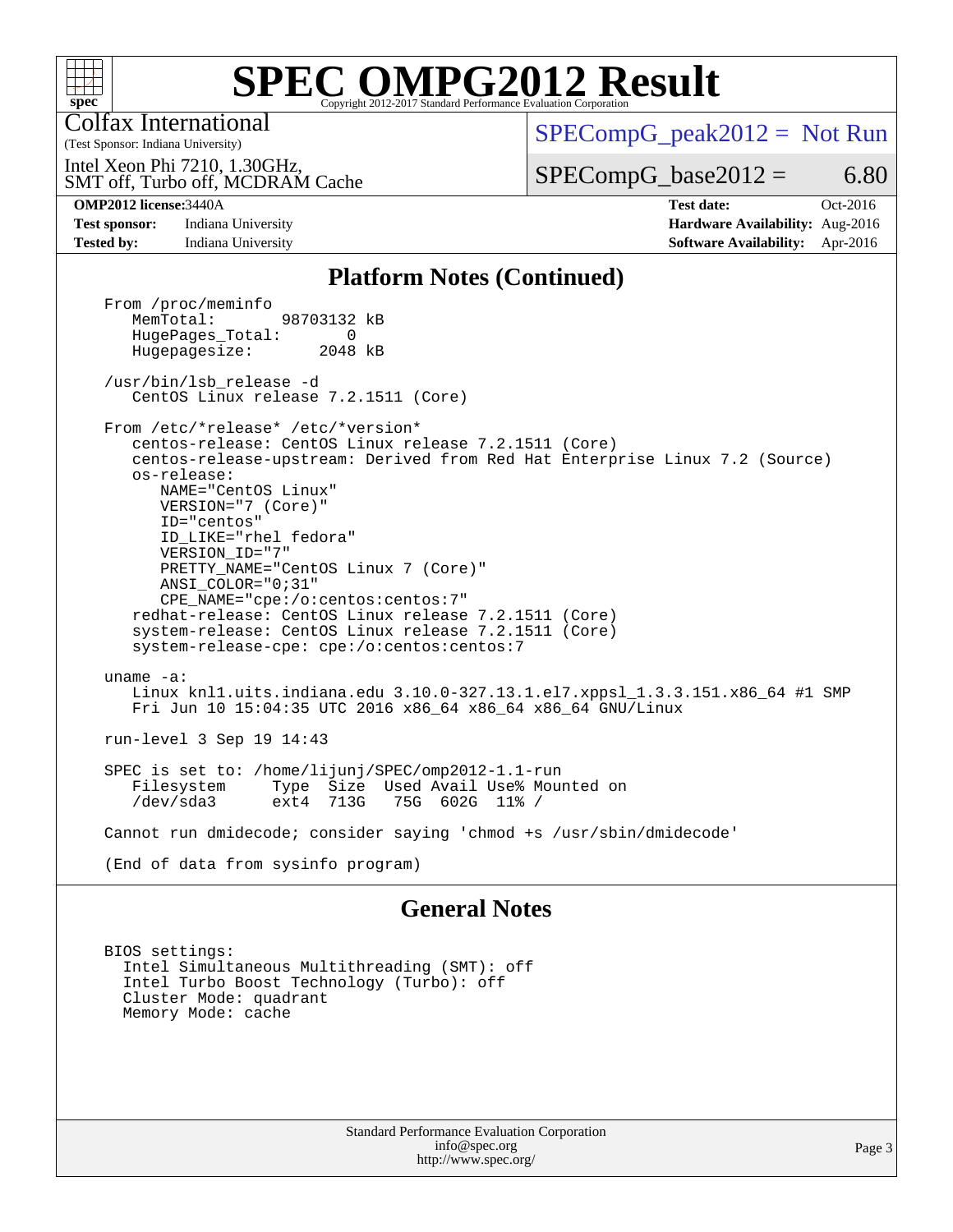

Colfax International

 $SPECompG_peak2012 = Not Run$  $SPECompG_peak2012 = Not Run$ 

SMT off, Turbo off, MCDRAM Cache Intel Xeon Phi 7210, 1.30GHz,

 $SPECompG_base2012 = 6.80$  $SPECompG_base2012 = 6.80$ 

(Test Sponsor: Indiana University)

**[Test sponsor:](http://www.spec.org/auto/omp2012/Docs/result-fields.html#Testsponsor)** Indiana University **[Hardware Availability:](http://www.spec.org/auto/omp2012/Docs/result-fields.html#HardwareAvailability)** Aug-2016

**[OMP2012 license:](http://www.spec.org/auto/omp2012/Docs/result-fields.html#OMP2012license)**3440A **[Test date:](http://www.spec.org/auto/omp2012/Docs/result-fields.html#Testdate)** Oct-2016 **[Tested by:](http://www.spec.org/auto/omp2012/Docs/result-fields.html#Testedby)** Indiana University **[Software Availability:](http://www.spec.org/auto/omp2012/Docs/result-fields.html#SoftwareAvailability)** Apr-2016

## **[Base Compiler Invocation](http://www.spec.org/auto/omp2012/Docs/result-fields.html#BaseCompilerInvocation)**

[C benchmarks](http://www.spec.org/auto/omp2012/Docs/result-fields.html#Cbenchmarks): [icc](http://www.spec.org/omp2012/results/res2017q1/omp2012-20161215-00087.flags.html#user_CCbase_intel_icc_a87c68a857bc5ec5362391a49d3a37a6)

[C++ benchmarks:](http://www.spec.org/auto/omp2012/Docs/result-fields.html#CXXbenchmarks) [icpc](http://www.spec.org/omp2012/results/res2017q1/omp2012-20161215-00087.flags.html#user_CXXbase_intel_icpc_2d899f8d163502b12eb4a60069f80c1c)

[Fortran benchmarks](http://www.spec.org/auto/omp2012/Docs/result-fields.html#Fortranbenchmarks): [ifort](http://www.spec.org/omp2012/results/res2017q1/omp2012-20161215-00087.flags.html#user_FCbase_intel_ifort_8a5e5e06b19a251bdeaf8fdab5d62f20)

### **[Base Portability Flags](http://www.spec.org/auto/omp2012/Docs/result-fields.html#BasePortabilityFlags)**

 350.md: [-free](http://www.spec.org/omp2012/results/res2017q1/omp2012-20161215-00087.flags.html#user_baseFPORTABILITY350_md_f-FR_e51be0673775d2012b3310fa5323f530) 357.bt331: [-mcmodel=medium](http://www.spec.org/omp2012/results/res2017q1/omp2012-20161215-00087.flags.html#user_baseFPORTABILITY357_bt331_f-mcmodel_3a41622424bdd074c4f0f2d2f224c7e5) 363.swim: [-mcmodel=medium](http://www.spec.org/omp2012/results/res2017q1/omp2012-20161215-00087.flags.html#user_baseFPORTABILITY363_swim_f-mcmodel_3a41622424bdd074c4f0f2d2f224c7e5) 367.imagick: [-std=c99](http://www.spec.org/omp2012/results/res2017q1/omp2012-20161215-00087.flags.html#user_baseCPORTABILITY367_imagick_f-std_2ec6533b6e06f1c4a6c9b78d9e9cde24)

### **[Base Optimization Flags](http://www.spec.org/auto/omp2012/Docs/result-fields.html#BaseOptimizationFlags)**

[C benchmarks](http://www.spec.org/auto/omp2012/Docs/result-fields.html#Cbenchmarks):

[-O3](http://www.spec.org/omp2012/results/res2017q1/omp2012-20161215-00087.flags.html#user_CCbase_f-O3) [-ansi-alias](http://www.spec.org/omp2012/results/res2017q1/omp2012-20161215-00087.flags.html#user_CCbase_f-ansi-alias) [-no-prec-div](http://www.spec.org/omp2012/results/res2017q1/omp2012-20161215-00087.flags.html#user_CCbase_f-no-prec-div) [-qopenmp](http://www.spec.org/omp2012/results/res2017q1/omp2012-20161215-00087.flags.html#user_CCbase_f-qopenmp) [-ipo](http://www.spec.org/omp2012/results/res2017q1/omp2012-20161215-00087.flags.html#user_CCbase_f-ipo) [-xMIC-AVX512](http://www.spec.org/omp2012/results/res2017q1/omp2012-20161215-00087.flags.html#user_CCbase_f-xMIC-AVX512) [-fp-model fast=2](http://www.spec.org/omp2012/results/res2017q1/omp2012-20161215-00087.flags.html#user_CCbase_f-fp-model_a7fb8ccb7275e23f0079632c153cfcab)

[C++ benchmarks:](http://www.spec.org/auto/omp2012/Docs/result-fields.html#CXXbenchmarks)

[-O3](http://www.spec.org/omp2012/results/res2017q1/omp2012-20161215-00087.flags.html#user_CXXbase_f-O3) [-ansi-alias](http://www.spec.org/omp2012/results/res2017q1/omp2012-20161215-00087.flags.html#user_CXXbase_f-ansi-alias) [-no-prec-div](http://www.spec.org/omp2012/results/res2017q1/omp2012-20161215-00087.flags.html#user_CXXbase_f-no-prec-div) [-qopenmp](http://www.spec.org/omp2012/results/res2017q1/omp2012-20161215-00087.flags.html#user_CXXbase_f-qopenmp) [-ipo](http://www.spec.org/omp2012/results/res2017q1/omp2012-20161215-00087.flags.html#user_CXXbase_f-ipo) [-xMIC-AVX512](http://www.spec.org/omp2012/results/res2017q1/omp2012-20161215-00087.flags.html#user_CXXbase_f-xMIC-AVX512) [-fp-model fast=2](http://www.spec.org/omp2012/results/res2017q1/omp2012-20161215-00087.flags.html#user_CXXbase_f-fp-model_a7fb8ccb7275e23f0079632c153cfcab)

[Fortran benchmarks](http://www.spec.org/auto/omp2012/Docs/result-fields.html#Fortranbenchmarks):

[-O3](http://www.spec.org/omp2012/results/res2017q1/omp2012-20161215-00087.flags.html#user_FCbase_f-O3) [-no-prec-div](http://www.spec.org/omp2012/results/res2017q1/omp2012-20161215-00087.flags.html#user_FCbase_f-no-prec-div) [-qopenmp](http://www.spec.org/omp2012/results/res2017q1/omp2012-20161215-00087.flags.html#user_FCbase_f-qopenmp) [-ipo](http://www.spec.org/omp2012/results/res2017q1/omp2012-20161215-00087.flags.html#user_FCbase_f-ipo) [-xMIC-AVX512](http://www.spec.org/omp2012/results/res2017q1/omp2012-20161215-00087.flags.html#user_FCbase_f-xMIC-AVX512) [-fp-model fast=2](http://www.spec.org/omp2012/results/res2017q1/omp2012-20161215-00087.flags.html#user_FCbase_f-fp-model_a7fb8ccb7275e23f0079632c153cfcab)

The flags files that were used to format this result can be browsed at <http://www.spec.org/omp2012/flags/Intel-ic16.0-linux64.html> <http://www.spec.org/omp2012/flags/colfax-knl.html>

You can also download the XML flags sources by saving the following links: <http://www.spec.org/omp2012/flags/Intel-ic16.0-linux64.xml> <http://www.spec.org/omp2012/flags/colfax-knl.xml>

> Standard Performance Evaluation Corporation [info@spec.org](mailto:info@spec.org) <http://www.spec.org/>